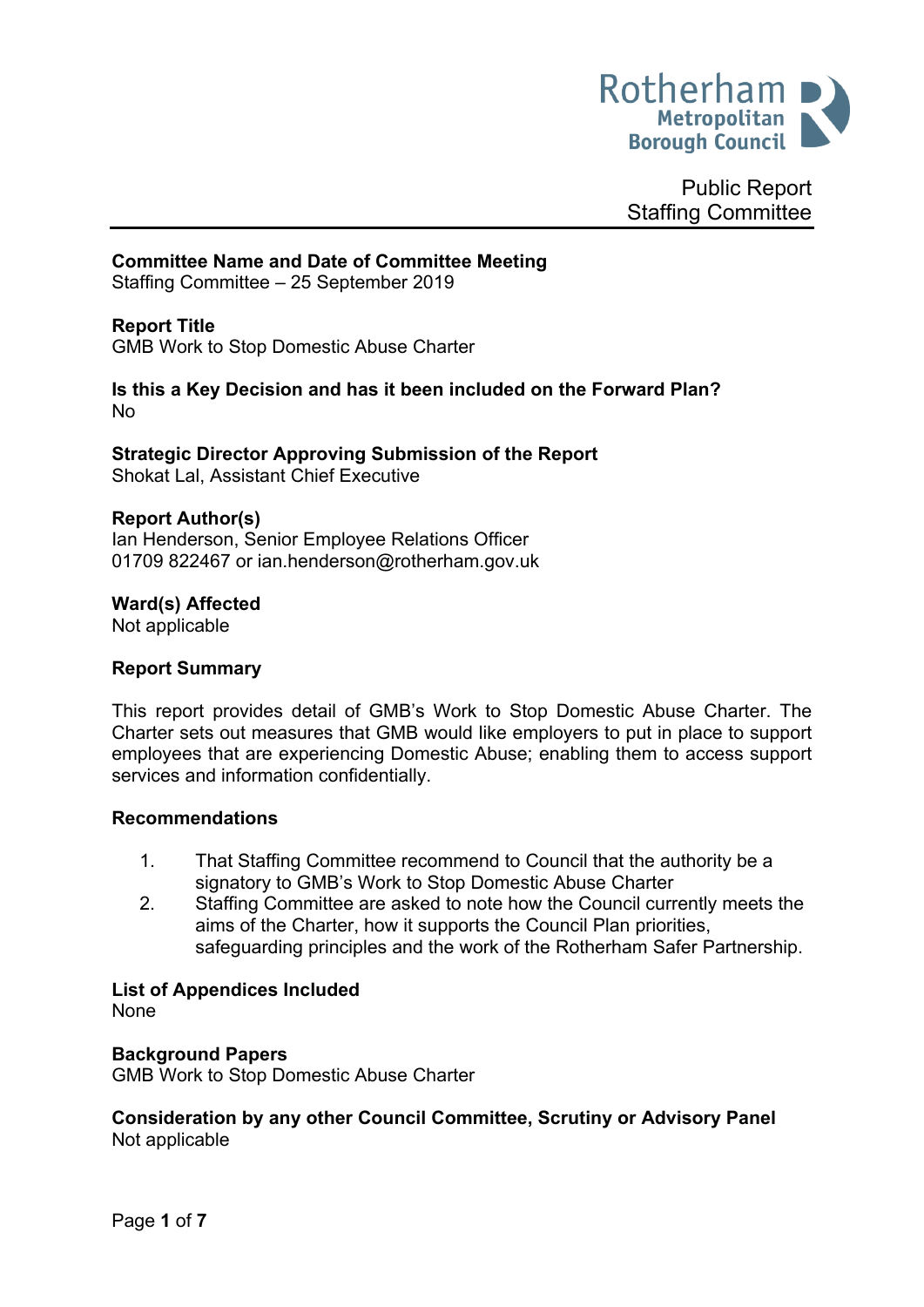#### **Council Approval Required** No

**Exempt from the Press and Public** No

# **GMB Work to Stop [Domestic](#page-0-0) Abuse Charter**

# **1. Background**

- 1.1. According to the Crime Survey for [England](https://www.ons.gov.uk/peoplepopulationandcommunity/crimeandjustice/bulletins/domesticabuseinenglandandwales/yearendingmarch2018) and Wales (CSEW) for the year ending March 2018, approximately 2 million adults aged between 16 and 59 experienced domestic abuse in the last year (1.3 million women, 695,000 men).
- 1.2. Nationally the police recorded 599,549 domestic abuse-related crimes in the year ending March 2018. This was an increase of 23% from the previous year, according to the survey, this apparently alarming rise was, in part, the result of police forces improving their identification and recording of domestic abuse incidents as crimes. Also, there has been an increased willingness by victims to come forward. The figures show that for every 100 reported incidents of domestic abuse, there are 38 arrests, with convictions running at 76% of prosecutions – their highest level since 2010.
- 1.3. Domestic Abuse can be experienced by anyone regardless of gender, age, ethnicity, socio-economic status, sexuality or background - this is true for both the abuser and the abused.
- 1.4. Different kinds of abuse can happen in different contexts, the most prevalent type of domestic abuse occurs in relationships, but the definition of domestic abuse also covers abuse between family members, such as adolescent to parent violence and abuse. Domestic abuse can include, but is not limited to: - Psychological, Physical, Sexual, Verbal, Financial and Emotional abuse.
- 1.5. One in 4 women and 1 in 6 men in the UK have endured abuse in their lifetime. Two women each week and one man each month are killed in England and Wales by a current or former partner.
- 1.6. In Rotherham, there were 3,201 domestic abuse crimes recorded in 2018, which is an increase of 67% on the previous year. This increase impacts on services across organisations and can only be tackled by a multi-agency response. Working alongside partners, the Council plays a key role in delivering the Safer Rotherham Partnership's response to domestic abuse in the borough.
- 1.7. The GMB Union wants to work with employers to put in place access to support services and for them to take all reasonable measures to protect employees suffering abuse being disadvantaged in the workplace.
- 1.8. To qualify for the GMB Work to Stop Domestic Abuse Charter mark, employers must agree to five standards, which are: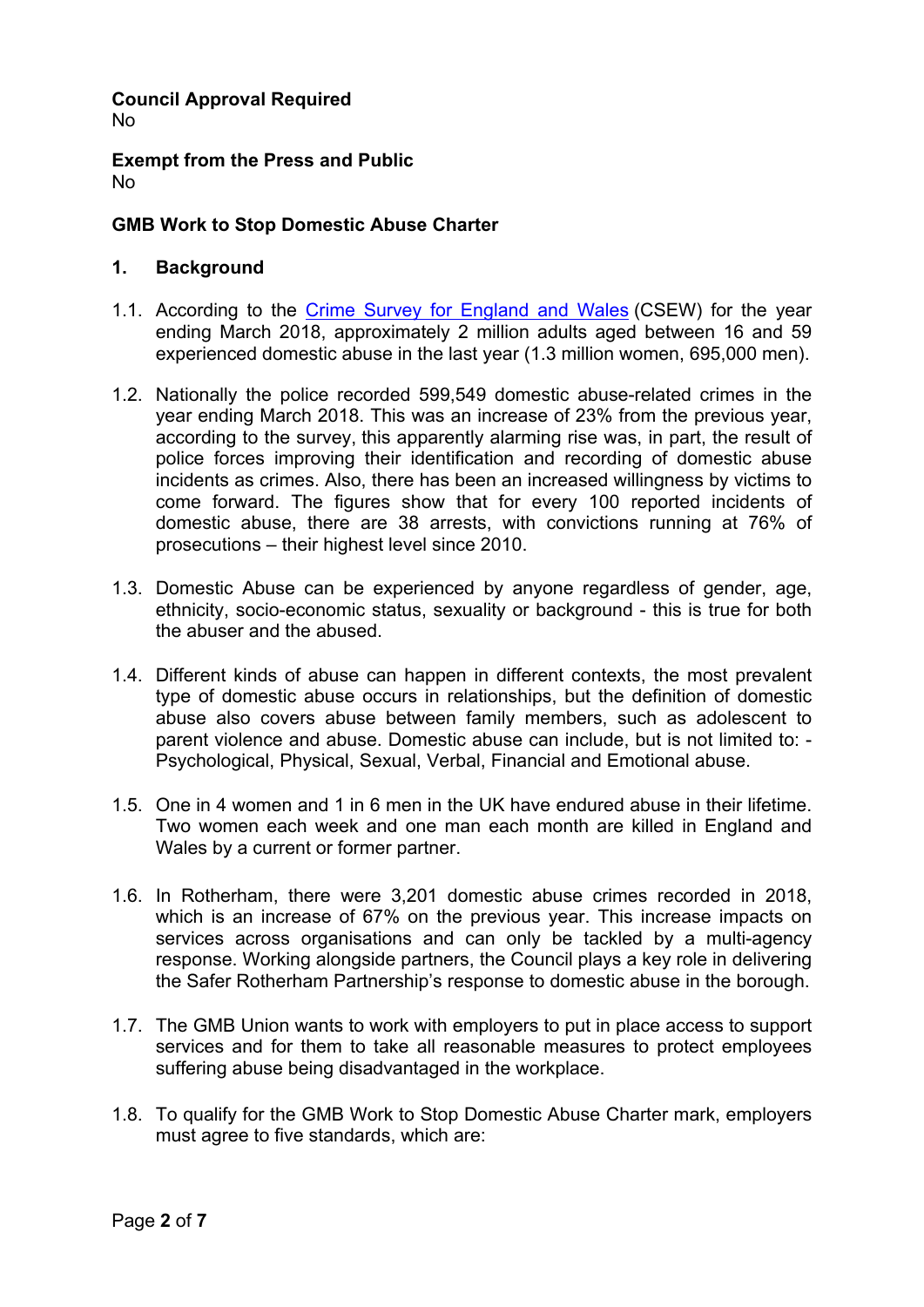1. Support employees who are experiencing Domestic Abuse to access support services and information confidentially.

**The Council's Employee Domestic Violence Policy provides advice, guidance and support available for employees. This includes supportive steps managers can take; ways to ensure employees are safe; the 24 hour employee assistance programme (EAP); national help lines and local services available including the Adult Services Domestic Abuse Service and Children's Social Care Services (MASH).**

2. Ensure that those experiencing Domestic Abuse will not be disadvantaged within the terms and conditions of their employment and will take all reasonable measures to facilitate any needs in the workplace.

**The Employee Domestic Violence Policy ensures a consistent, effective, sympathetic, confidential and supportive approach is taken when dealing with domestic abuse issues and includes guidance for managers on a range of potential measures that can put in place to help ensure employees are not disadvantaged and kept safe.**

**Managers must undertake a risk assessment where full consideration of the range of possible risks should be given and solutions sought which may include:**

- **Improving security measures**
- **Offering special leave**
- **Reminding employees not to divulge information about employees**
- **Offering temporary or permanent changes in workplace, worktimes and patterns, helping to make the employee less at risk at work and on their journeys to and from work**
- **Offering changes in specific duties**
- **Agreeing what to tell colleagues and how they should respond if the abuser rings or calls at the workplace**
- **Recording any incidents of violence in the workplace, including persistent phone calls, e-mails or visits, to an employee by the abuser**
- 3. Commit to working/participating with other organisations to facilitate best support for those experiencing Domestic Abuse.

**The Council condemns domestic abuse and recognises that it is a very serious offence. It is committed to working towards providing the best and most appropriate support and services for people**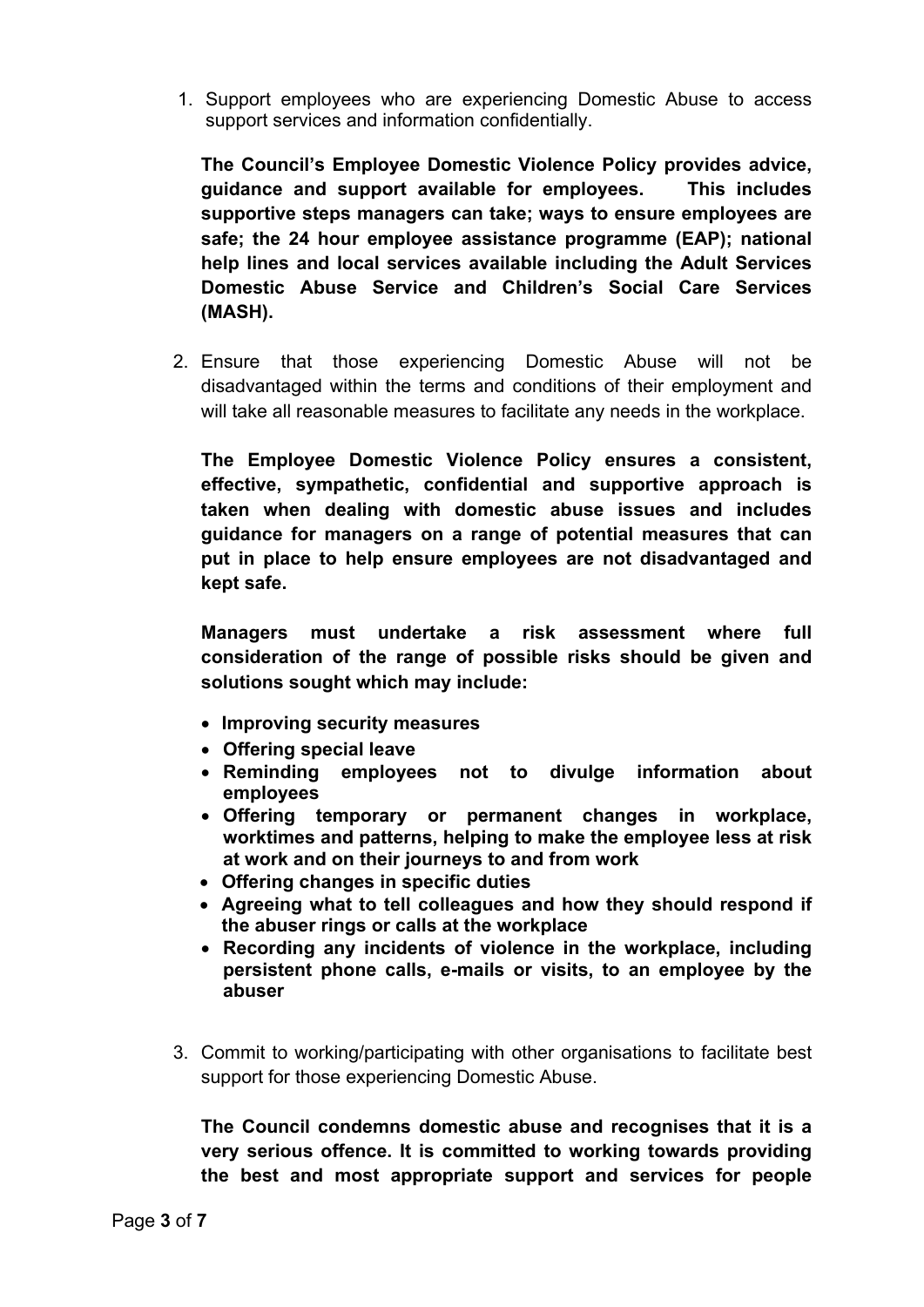**experiencing or affected by domestic violence. The Council leads partnership arrangements through the Safer Rotherham Partnership, with a domestic abuse strategy in place since 2017.**

**Managers identifying that an employee is experiencing difficulties should use the Employee Domestic Violence Policy to identify appropriate support to enable them to deal with their situation more effectively. Further advice, guidance and support are available from specialist Officers, across Adult Social Care, Children's Services and Public Health and local and national partner organisations.**

4. Provide all employees with access to toolkits, information and Council policies on domestic abuse, in a format that is easily and discretely accessible within the workplace.

**Support available to employees is readily available on the HR A to Z webpage of the Council's intranet including a link to the Employee Domestic Abuse Policy. This information includes links to the employee assistance programme, services provided by the Council in the Domestic Abuse Service (Adults) and Children's Social Care (MASH), plus local and national services where employees can access support and further information.**

5. Ensure that we have employees trained across our organisation, to provide adequate access to support within the workplace for all employees. Staff trained should be representative of our workplace and will include line managers and Trade Union representatives.

**Employees are trained to spot the signs of abuse, support available and how to escalate concerns via a safeguarding learning module which is mandatory to complete.** 

**Managers, who have a duty to maintain a secure environment for employees, have access to advice and guidance on supporting employees from officers in Human Resources, Health & Safety, Adult's and Children's Services.**

- 1.9. It should be noted that the Council's current practices are in line with the key principles of the Charter, which are supported by Health and Safety legislation designed to ensure that workers have the right to work in a safe environment where risks to health and wellbeing are considered and dealt with effectively.
- 1.10.The Council also provides advice and guidance through specialist employees in the Independent Domestic Advisory Service situated in Adult Services and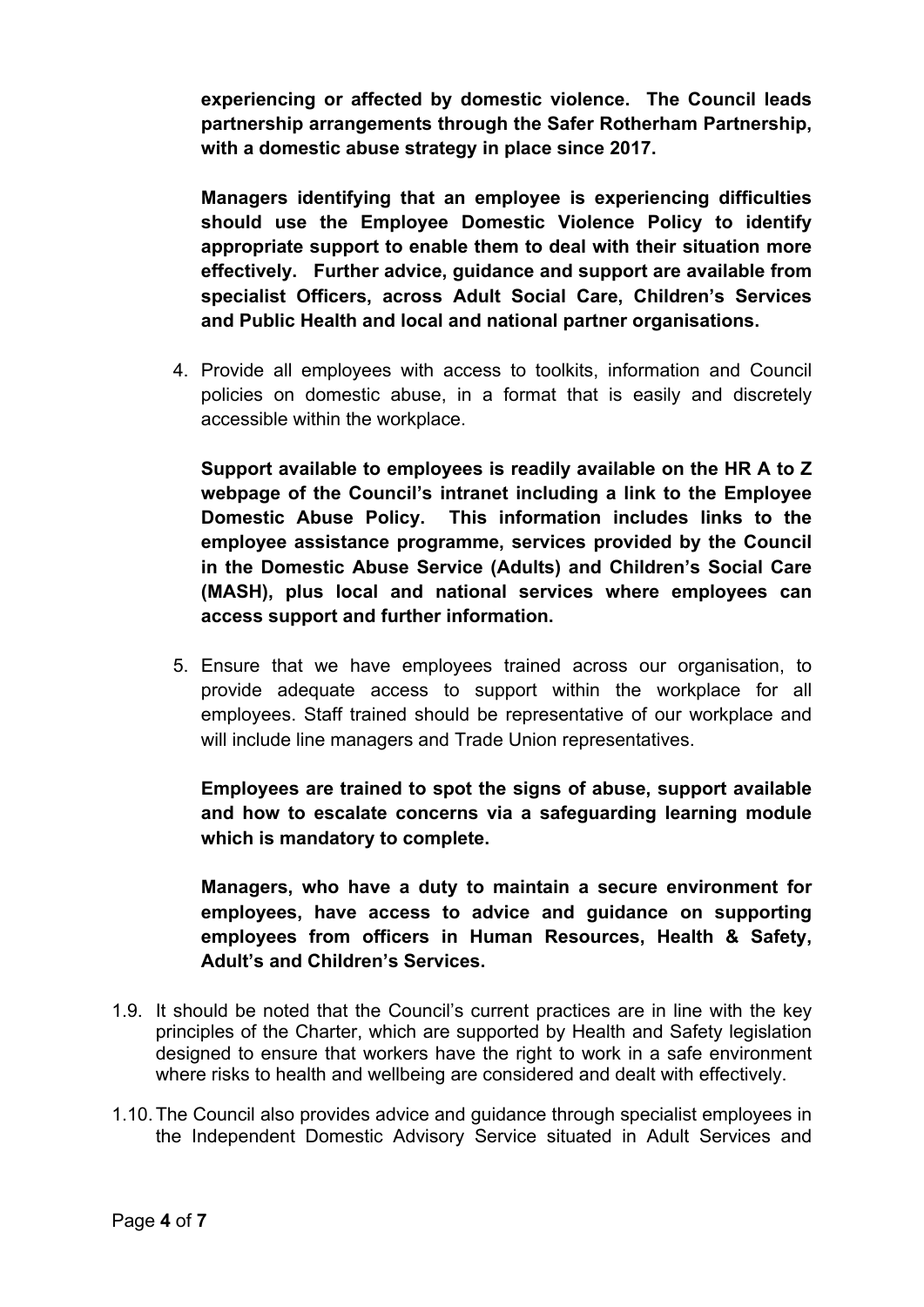employees have access to support from the employee assistance programme provided as part of the Occupational Health contract.

1.11.Three quarters of the Council's workforce lives in Rotherham and the Council works with partner organisations through the Rotherham Safer Partnership to protect children, young people and families from all forms of abuse, violence and neglect*.*

# **2. Key Issues**

2.1 There are no issues for the Council in adopting the Charter

# **3. Options considered and recommended proposal**

- 3.1 Not to adopt the Charter.
- 3.2 The Council already operates to the standards of the Charter and adoption would support the Council's Safeguarding principles, links to the work of the Safer Rotherham Partnership and aligns to priority areas in the Council Plan.

# **4. Consultation on proposal**

4.1 Consultation has been undertaken with the relevant Cabinet member who supports the adoption of the Charter.

# **5. Timetable and Accountability for Implementing this Decision**

5.1 There is no set timescale for implementation. The Council already operates in the spirit of the Charter so there would be no change to existing policy or implications for agreeing to adopt..

# **6. Financial and Procurement Advice and Implications (to be written by the relevant Head of Finance and the Head of Procurement on behalf of s151 Officer)**

- 6.1 There are no financial implications.
- 6.2 There are no direct procurement implications associated with this report.

# **7. Legal Advice and Implications (to be written by Legal Officer on behalf of Assistant Director Legal Services)**

7.1 There are no direct legal implications from this report. The Charter would help facilitate RMBCs duty to provide a safe working environment for its employees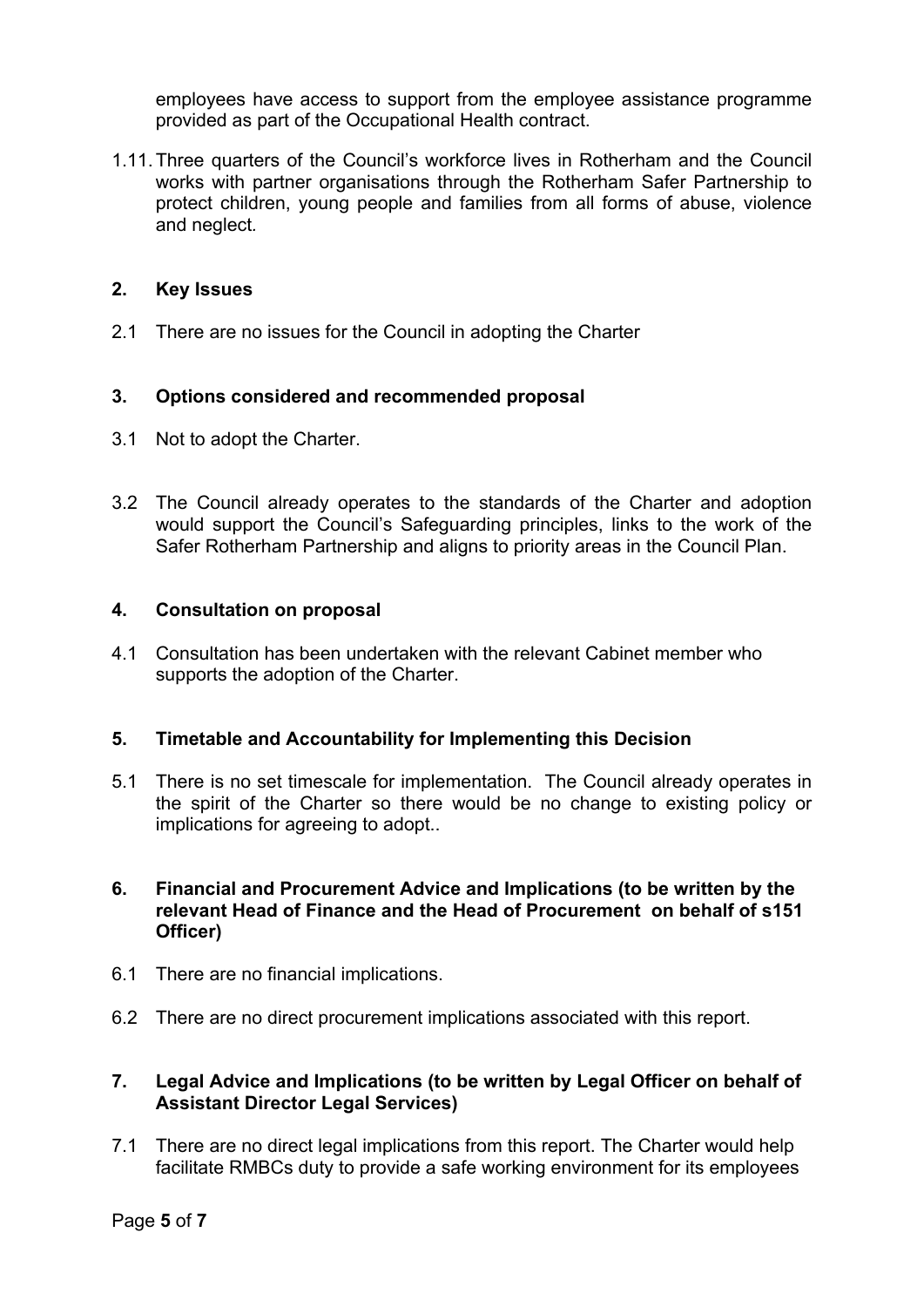# **8. Human Resources Advice and Implications**

8.1 The Charter supports the standards of Health and Safety operated by the Council to protect employees and supports the Council's Safeguarding principles.

# **9. Implications for Children and Young People and Vulnerable Adults**

9.1 The Charter supports the work undertaken to protect vulnerable children and adults.

# **10. Equalities and Human Rights Advice and Implications**

- 10.1 In making any decision the Council is required to have due regard to its equalities duties and in particular with respect to the Equality Act 2010, section 149, part 11 of the public sector duty:
	- eliminate discrimination, harassment, victimisation and eliminate any other conduct that is prohibited by or under the Act,
	- advance equality of opportunity between persons who are a protected characteristics and persons who do not share it and to
	- foster good relations between persons who share a relevant protected characteristic and persons who do not share it.
- 10.2 The recommendation before the Council will not have any adverse impact on anyone with one or more protected characteristics, namely age, disability, gender reassignment, pregnancy and maternity, race, religion or belief, sex and sexual orientation.

# **11. Implications for Partners**

11.1 Adopting the Charter would support the work of the Safer Rotherham Partnership in tackling Domestic Abuse.

# **12. Risks and Mitigation**

12.1 There is no risk associated in adopting the Charter.